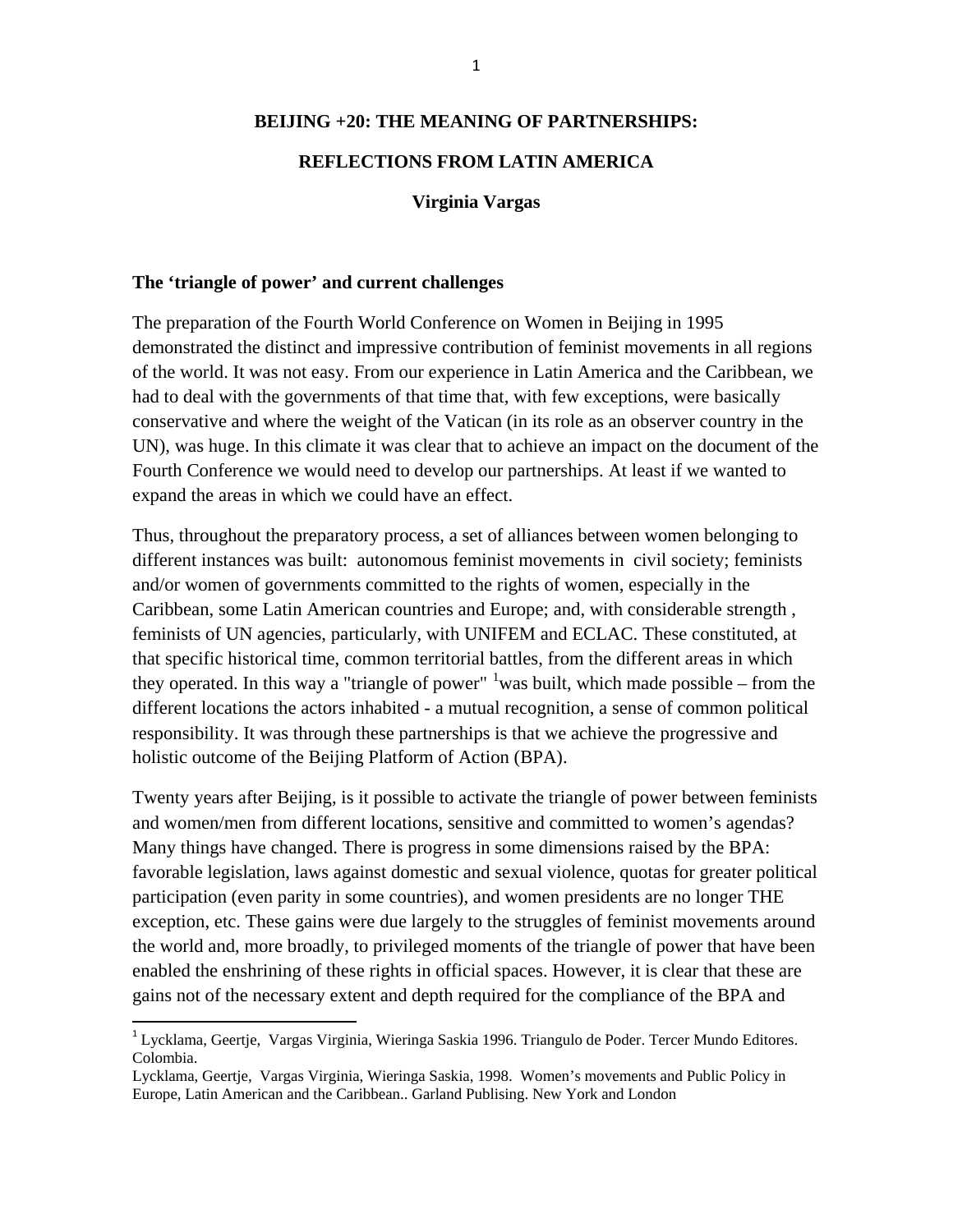with the historical debt to the rights of women. There are huge gaps, which reveal the weak political will of governments to priorities rights for women - as economic and social rights, cultural rights, sexual rights and reproductive rights, and the survival of the planet. To achieve this we are challenged to construct, the triangles of power that can achieve these gains at the local, national, regional and global levels.

However, the current possibility to form such triangles of power is not the same as it previously was. One of the limitations on achievement of the BPA in the last 20 years has been the persistence of an economic model that has prioritized market interests over the interests of the people. This has substantially delayed establishment of the socio-economic and gender justice required for compliance with the BPA. under these conditions, the base of the triangle is undoubtedly the defense of BPA within the indivisible frame of human rights, together with the fight against the root causes that prevent its fulfillment. This involves addressing structural changes, profound changes in economic policies, both in individual countries and in the architecture of the global economy that supports the current model. It also requires a profound change in power relations between women and men, based on a new sexual contract, to democratize the existing sexual division of labor and the need for progress in not only economic but also environmental and social sustainability.

This is a difficult task. because the Beijing +20 process occurs at a historical moment in which it is confronted by other processes of particular importance, in so far as they position a framework from which the BPA could be achieved in the coming years: it coincides with the end of the millennium development goals process, without achieving compliance; with the elaborating the elaboration of the millennium sustainable development goals, linked to the post 2015 process. It will also be influenced by the Cairo +20 process. And all of these, despite their relative achievements are, in many ways, obscuring, neglecting or endangering the advance in women's rights. This is evidenced by the analysis of the various regional and global feminist coalitions, by participants in the post-2015 and Cairo  $+ 20$  processes. This IS a moment in which religious, political and market fundamentalist forces have gained unusual strength. Hence the urgency of a new development framework that clearly confronts the injustices exacerbated by the neoliberal capitalist model, deepening exclusion and diminishing democracy.

### **Challenges to face**

# *At the Latin American Regional Level*

• The Beijing +20 process cannot be isolated from others underway. It is essential to move forward at an intersection of the Beijing  $+20$  process with processes running (Sustainable Development Goals – SDG- , post-2015, Cairo +20, plus Conference of Parties for climate Change - COP 19 -, having as its horizon the defense and expansion of human rights, from a macro perspective that enables social, gender,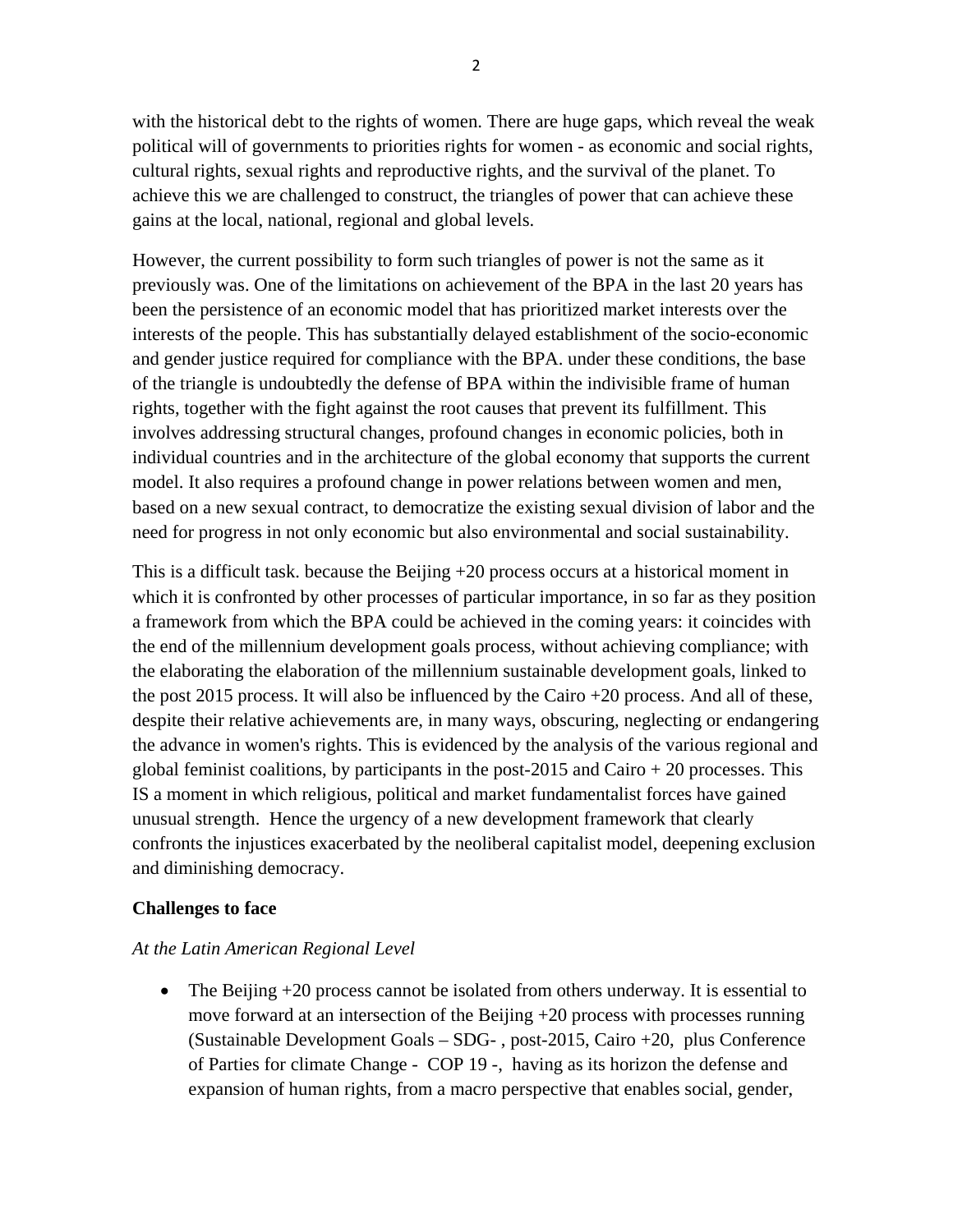sexual, sustainable justice and that is in harmony with the rights of nature. Intersecting processes also involve interlocking the various agendas at play - the gender, environmental, social, cultural, economic and financial agendas. Advancing this global agenda will only be possible with clear policies of wealth redistribution and the democratization of power resources. This challenge is crucial because what emerges from these documents will become a guide for the next fifteen years, influencing the form, content and scope of the implementation of the Platform for Action and other international instruments and commitments.

- A critical positioning is important to prevent the post-2015 and the ODS repeating the shortcomings of the MDGs. A central requirement is these processes 1) position people and their human rights at the centre, not businesses and economic growth; 2) going beyond a "minimum floor" to address the points necessary to ensure real change; 3) Placing a target on gender equality and women's empowerment within the guidelines of CEDAW and the human rights framework, with appropriate indicators, quantitative and qualitative targets; 4) Ensuring a cross-cutting perspective, recognizing the interdependence of these measures, and specifying the meaning of gender equality as necessary for proposing new development paradigms.
- Latin America bears the enormous disadvantage of being the most unequal region in the distribution of wealth, which influences the quality of its democracy. It also maintains an export and extractive model that systematically harms the ecosystem. At the same time, IT has significant advantages in political will – in the capacity of feminist movements and in the periodical intergovernmental "consensus" demonstrated by the Regional Conference on Women, of the Economic Comission for Latin America and the Caribbean – ECLAC- . Thus the Consensus of Quito (2007), Brasilia (2010), Santo Domingo (2013) and Montevideo (2014) are a clear evidence of the further implementation of the BPA. And they are also an expression of a triangle of power between feminist movements and United Nation instances (such as ECLAC and UN Women), as well as the democratic will of some women in the governments of the region.
- We need to recognise the cumulative effect of the struggles and gains of women in recent decades, articulating with the BPA framework the international standards on women and human rights, and the recommendations of other world conferences: of Human Rights in Vienna, the Population Conference in Cairo, the Conference on Racism in South Africa, the United Nations Declaration on Indigenous Peoples, together with advances in the struggle to defend the ecosystem (which were not sufficiently recognised in the official Rio  $+20$  process). This historical accumulation of the victories of women provides the basic framework for addressing and enriching the Beijing +20 process.

*At national and local levels.*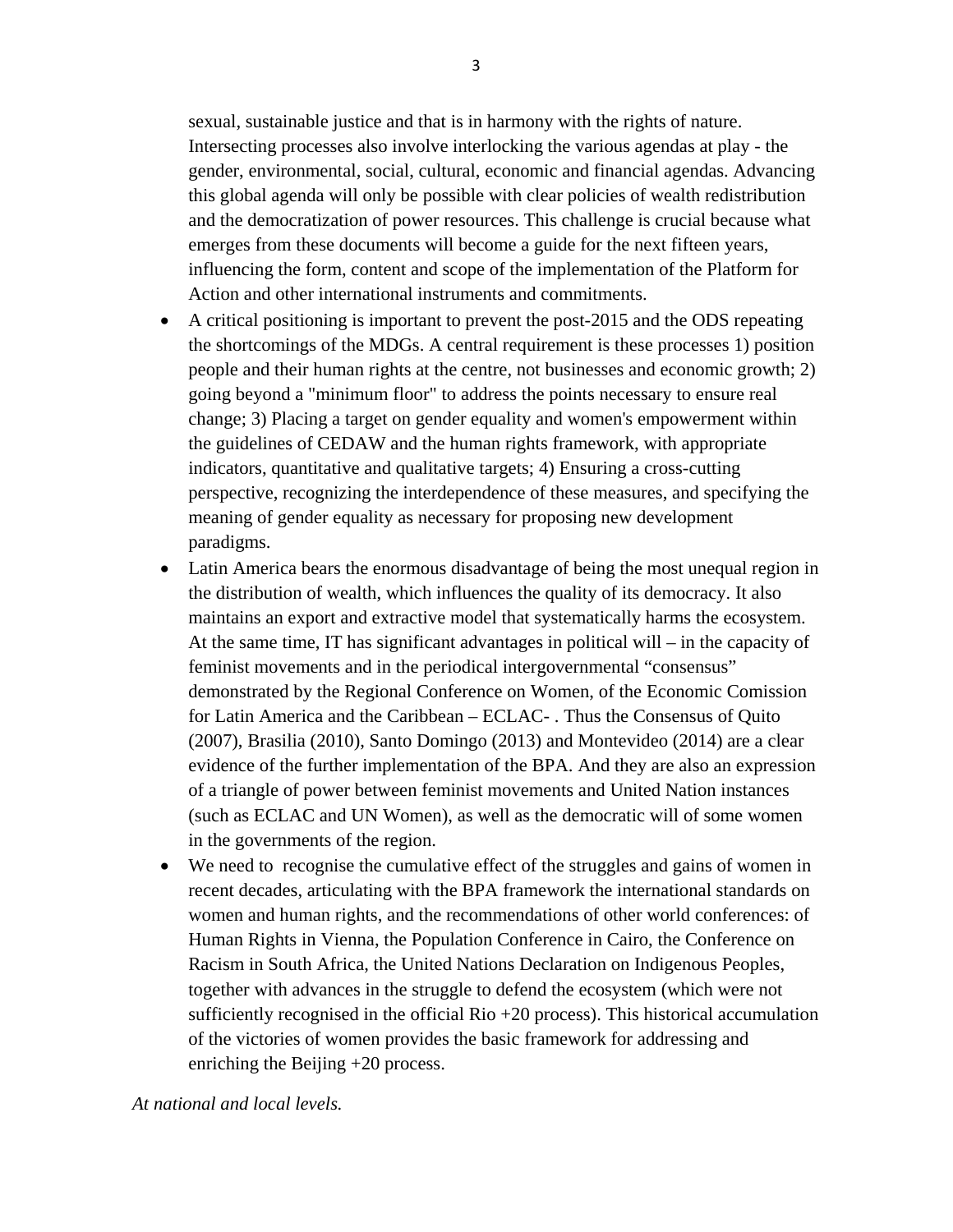This means: feeding the capacity for social mobilization of feminist and women's movements, and recovering the development of the visions, strategies and approaches emerging from the struggles and resistance of women at local level; seeking to incorporate other movements and democratic forces that are defending women's rights; Campaigns (such as Beijing +20 Campaign: Empowering Women - Empowering Humanity, UN Women) that express what we celebrate and what we stand for at Beijing  $+ 20$ . This will expand the reappropriation of BPA in the current context and defend it from religious and political fundamentalist advances that are occurring today in several countries in the region. Given the link between local and global processes, these dynamics of mobilization would certainly enrich regional agendas and global agenda.

- Promote clear processes of political mobilization to increase opportunities for partnership and nurture potential triangles of power through dynamics of participation that influences the content of official reports. To do this what is required are: clear channels of participation, transparency and accountability on the part of states; having an intersectional gender perspective, enriched by the presence of women in all their ethnic, racial, sexual, generational diversity is required. And preventing that the participation of civil society is assumed as tangential, insisting that its demands and proposals are effectively incorporated into the official documents and processes.
- At the local level: the struggle for the integration of the agendas is essential to ensure a holistic view of the BPA; being clear that all areas and recommendations of the BPA should be revisited to ensure increased compliance, there are some dimensions that in Latin America are particularly urgent and central dimensions for the self-empowerment of women
	- *Strengthening their physical autonomy*: asserting their right to a life without domestic, sexual, political, racial violence. Affirming the recognition of sexual rights and reproductive rights, including abortion, as women's right to decide about their own bodies.
	- *Strengthening their economic autonomy,* stating that human life and its sustainability is the first and only priority. For women, this means radical changes in the sexual division of labor; access to dignified work and social security; symbolic and real recognition of the value of the reproductive economy, recovering the perspective implied by the care economy; the right to access and control of economic and natural resources, including respect for territorial integrity, its habitat and the commons; the right to equitable redistribution of wealth in the country and its mechanisms of power.
	- *Strengthening political autonomy*: parity, participation of women in the processes of representation and political, social, labor, union decision; laws against political harassment of women; having adequate and sufficient